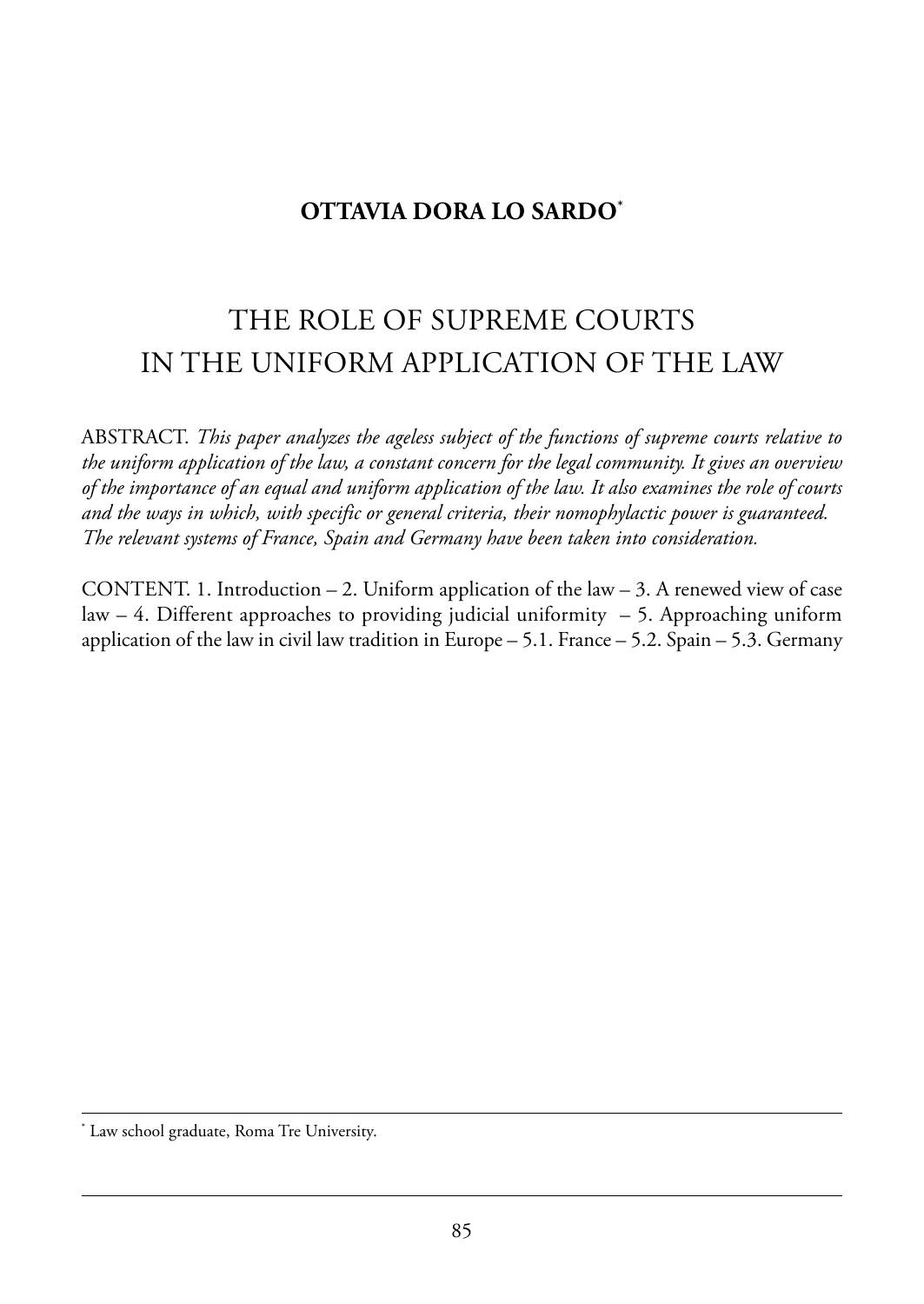#### *1. Introduction*

Society is developing at a speed that has no equal in history. Nations allow limitations of their sovereignty, $1$  regarding it necessary to ensure peace and justice among nations. Their powers, on the other hand, are also expanding, dissolving frontiers as never before. Dialogue and confrontation have led to the creation of supranational regulatory bodies, such as the European Union and the Court of Human Rights, with a multiplication of sources of law. The productive system has developed very rapidly, affecting the conduct and customs of all citizens. The third industrial revolution is profoundly changing our way of living, leading not only to a greater integration of peoples and to extensive migrations, but also to an exponential growth of data flows.2 The legislator has not always been able to respond to the needs of citizens and to the new challenges. in many cases this has caused a loss of cohesion in the regulatory system.

Equal and uniform application of the law, decisional predictability – which only a supreme Court endowed with supreme authority can provide – are needed now, more than ever before. *Nomophylachia*, either in civil law or in common law systems, seems to be the only tool we have today to achieve this goal, as the persistence of conflicting court decisions can create a state of legal uncertainty likely to reduce public confidence in the judicial system, which is one of the essential components of a state based on the rule of law.

## *2. Uniform application of the law*

The uniform application of the law is essential to the implementation of the principle of equality before the law. in a state governed by the rule of law, all citizens justifiably expect to be treated the same and to be able to rely on previous decisions in comparable cases, so that they can predict the legal effects of their acts or omissions.

<sup>1</sup> article 11 of the italian Constitution (one of the core principles of our democracy) states that: «*L'Italia ripudia la guerra come strumento di offesa alla libertà degli altri popoli e come mezzo di risoluzione delle controversie internazionali; consente, in condizioni di parità con gli altri Stati, alle limitazioni di sovranità necessarie ad un ordinamento che assicuri la pace e la giustizia fra le Nazioni; promuove e favorisce le organizzazioni internazionali rivolte a tale scopo*».

<sup>2</sup> see J.s. BerGé, s. GrumBaCh and V. Zeno-ZenCoViCh, *The 'Datasphere', Data Flows beyond Control, and the Challenges for Law and Governance*, in *European Journal of Comparative Law and Governance*, V, 2018, p. 144.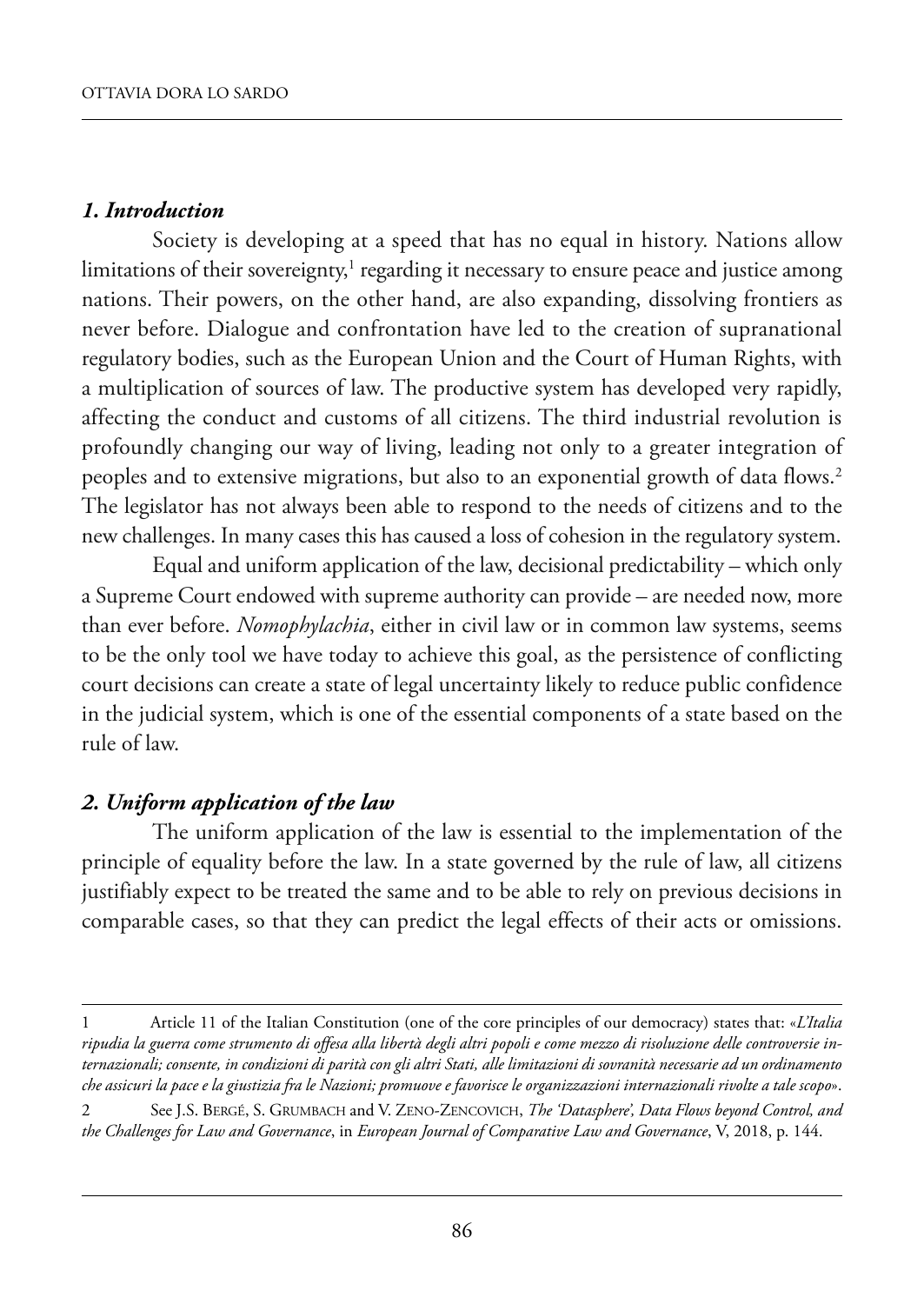*Nomophylachia* enhances the public's confidence in the courts and the public's perception of fairness and justice. it can also reduce the need for judicial intervention in resolving disputes, since when parties are able to know in advance where they stand, they might often decide not to go to court in the first place.

Divergences in interpretation have to be accepted as an inherent trait of any judicial system which is based on a network of courts. Especially those where judges are "*bouche de la loi*" and are not obliged to follow the *stare decisis* principle.

however, under certain circumstances, conflicting decisions of courts, especially those of higher courts, can constitute a breach of the fair trial requirement enshrined in modern constitutions and in Article 6 of the ECHR. In this regard, the *Conseil d'Europe* states that in cases of inconsistent decisions there needs to be assessment of whether "profound and long-standing differences exist in the case law of the domestic courts, whether the domestic law provides machinery for overcoming those inconsistencies, whether that machinery has been applied and, if appropriate, to what effect."<sup>3</sup>

Greater clarity would help judges and litigants to identify rapidly the principles and guidelines that should be followed, thus concretely advancing legal certainty. Much as we might wish to exalt this unifying function, the Supreme Court is still however called upon to guarantee the full and complete protection of the correct application of the law in specific cases. One cannot and must not undermine the fundamental rights of those who resort to justice. where there is opposition between those who have respected previous rulings of the Court and those who try to evolve the system, there can be no winner and no loser. Each particular case is different and can involve different principles. Only a Court of Cassation which is internally consistent will be able to strike the correct balance between opposing views. The instrument of prospective overruling could also be adopted. The representing lawyer might have a greater knowledge of the issues, having studied in greater depth the multiplicity of national and supranational sources concerning the subject; a case may be so unique or particular that it requires diverse legal protection; previous jurisprudence, even if consolidated, may be faulty.

<sup>3</sup> CCJe opinion n. 20 the role of courts with respect to the uniformity of the law, para. 9, at [<https://rm.coe.int/opinion-no-20-2017-on-the-role-of-courts-with-respect-to-the-uniform-a/16807661e3>](https://rm.coe.int/opinion-no-20-2017-on-the-role-of-courts-with-respect-to-the-uniform-a/16807661e3).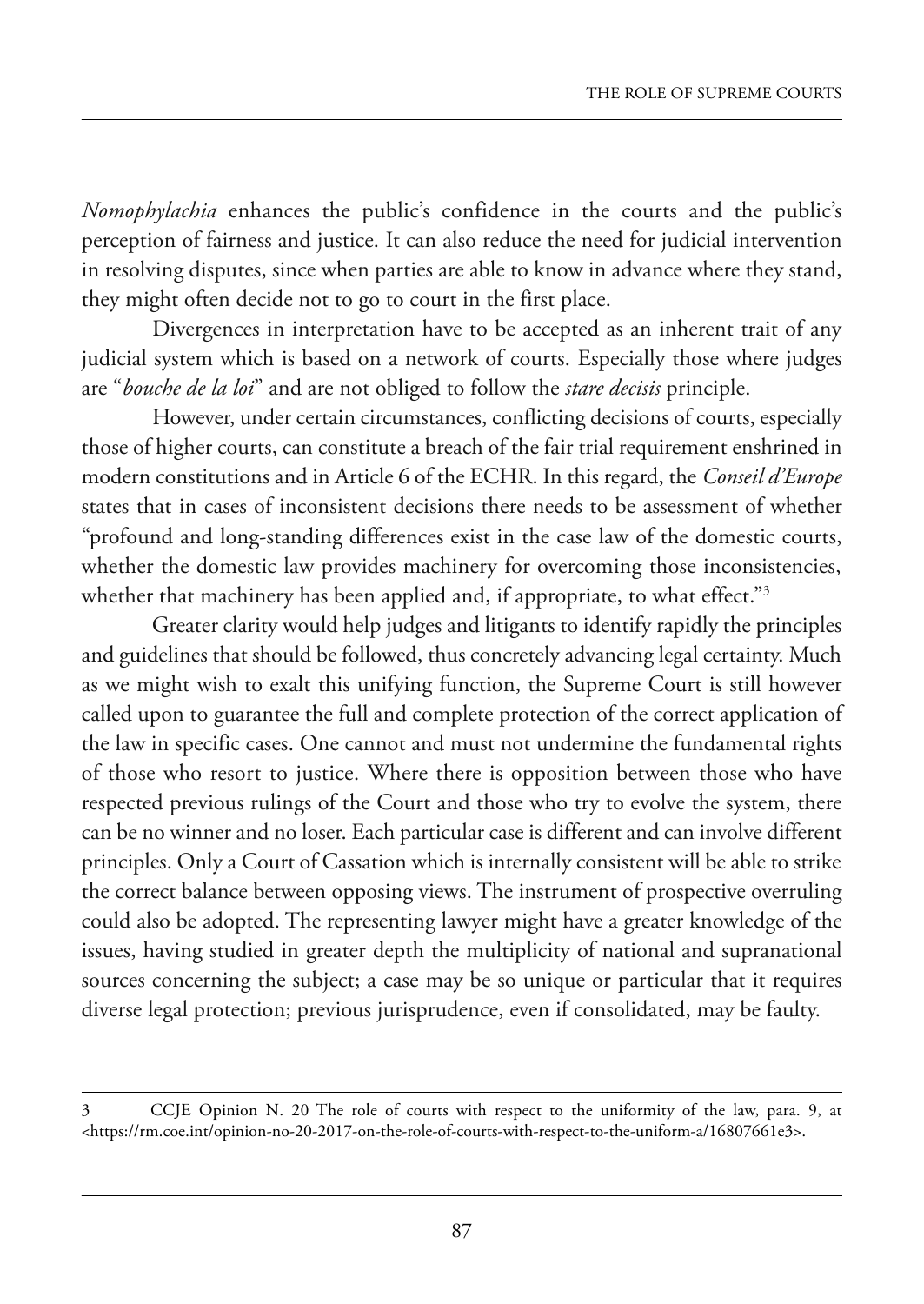## *3. A renewed view of case law*

In the European Community, Common and Roman Law institutes tend to merge,<sup>4</sup> and a new common ground has been created, causing important repercussions on all European legal systems. Judicial decisions in systems known to be formally of civil law are increasingly becoming a *res iudicata*, not only between the litigants (as has always been the case), for they are becoming a genuine source of law – the so called "living law".5

Referring to previous decisions can be a very powerful instrument for judges, whether or not these decisions have the full power of precedents and are considered a source of law, as citizens feel a strong need for legal certainty, to be guaranteed through institutions and regulations that ensure universality and effectiveness. in this context the predictability of future decisions is one of the basic elements which, as Renato Rordorf<sup>6</sup> recalls, has also had<sup>7</sup> a very important economic function. Consistent jurisprudence allows people to weigh the risks of a possible appeal to the judge. The authoritativeness of the decisions therefore has a central role for the efficiency of justice, for the conduct of economic activities and is a basic pivot of the structure of the political and social system.

<sup>4</sup> These two icebergs that could merge or collide, as FEDERICO CARPI calls them, have been the focus of the XX seminar of the *Rivista Trimestrale di Diritto e Procedura Civile* on the matters of comparative law, common law and civil law. see f. Carpi, introduction; a. GamBaro, *Common law e civil law: evoluzione e metodi di confronto*; V. Varano, *Civil law e common law: tentativi di riflessione su comparazione e cultura giuridica*; C. Consolo, *Il processo civile alla high court di Londra, un intarsio fra Medioevo e globalizzazione economica*; m. lupoi, *Comunicazione e flussi giuridici*; m. timoteo, *Un paese due sistemi - Il diritto cinese fra civil law e common law* and s. Chiarloni, *Riflessioni microcom*parative su ideologie processuali e accertamento della verità; speech by M. RUBINO-SAMMARTANO, L. QUERZOLA, P. BIAVATI, G. RICCI, G. ALPA, M. TARUFFO and M. LUPOI, in *Riv. trim. dir. e proc. civ.*, 2009, suppl. at n. 4

<sup>5</sup> On "living law" and "predictive justice", as an opportunity to predict the outcome of judgements, for a uniform application of the law see D. DALFINO, *Creatività e creazionismo, prevedibilità e predittività*, in *Foro it.*, 2018, V, p. 385.

<sup>6</sup> r. rordorf, *Nomofilachia e precedente giudiziario: Il precedente nella giurisprudenza*, in *Foro italiano*, iX, 2017, p. 277.

<sup>7</sup> For an incisive view on the supremacy of economy on justice see A.D. DE SANTIS, *Contributo allo studio della funzione deterrente del processo civile*, napoli, 2018, p. 89 *et seq*. where the author underlines the peculiar incipit of the EU Justice Scoreboard: «Effective justice Systems support economic growth and defend fundamental rights. That is why Europe promotes and defends the rule of law». It seems clear by reading this statement that fundamental rights come after economic growth.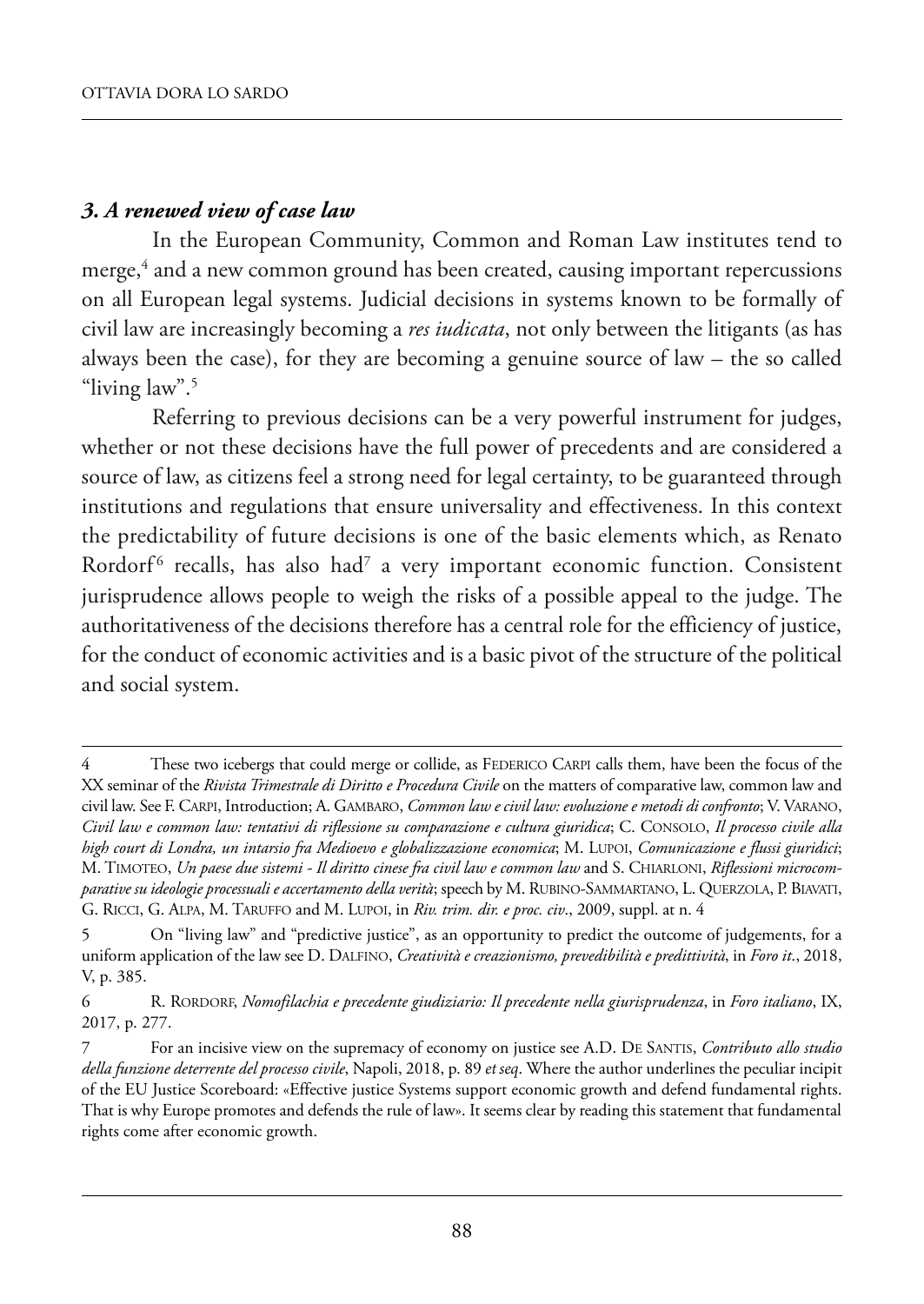in common law countries precedents are binding *de jure.* when a higher court settles a legal issue all cases thereafter are bound to follow it. precedents are thus considered to be a proper source of law. the literature on the role of *stare decisis,* going back to the nineteenth century, argues that the rule of precedents is the best way to provide the much-needed predictability of the rulings of Courts. henry Campbell Black, citing James kent, is very persuasive about why the *stare decisis* principle is necessary. in his words: «it would be extremely inconvenient to the public, if precedents were not duly regarded and implicitly followed. it is by the notoriety and stability of such rules that professional men can give safe advice to those who consult them; and people in general can venture with confidence to buy and trust, and to deal with each other. [...] On the other hand it has also long been understood that precedents evolve since genuinely new issues are bound to arise».<sup>8</sup> Thus, in these legal systems a precedential decision has relevance. however, a consolidated trend of decision on a certain legal issue has generally been required in order for the judicial opinion to become relevant in civil law countries. The guarantee of the independence of judges, on the other hand, means, *inter alia*, that they are independent and are bound only to the Constitution and the law in their decision making, not by judicial decisions reached in similar cases.<sup>9</sup>

Article 111, paragraph 7, of the Italian Constitution does not allow the introduction of normatively prefigured filters to access the claim before the Court of Cassation and Article 101 states that «Justice is administered in the name of the people. Judges are subject only to the law». Therefore, a way to achieve uniformity of the law may be to design different procedural paths when the nomophylactic function is at stake.

<sup>8</sup> h. CampBell BlaCk, *The principle of stare decisis*, in *The American Law Register, 1886,* pp. 745-757.

<sup>9</sup> although lower courts are not formally bound to the decision of supreme courts, they will usually follow their decision in similar matters. see V. ZaGreBelskY, *Dalla varietà della giurisprudenza alla unità della giurisprudenza*, in *Cass. pen*., 9, 1988, p. 1576; G. Gorla, "*Precedente giudiziale*", in *Enc. Giur. Treccani*, vol. XXiii, roma, 1990; u. mattei, *Precedente giudiziario e* stare decisis, in *Dig. Disc. Priv. - Sez. civile*, vol. XiV, torino, 1996; m. taruffo, *Precedente e giurisprudenza*, in *Riv. trim. dir. proc. civ*., 3, 2007, p. 712; a. Cadoppi*, Il valore del precedente nel diritto penale*, torino, 2007; a. Cadoppi, *Giudice Penale e giudice civile di fronte al precedente*, in *Indice penale*, 1, 2014, p. 11; G. Costantino, *La prevedibilità della decisione tra uguaglianza e appartenenza*, in *Riv. Dir. Proc*., 3, 2015, p. 646.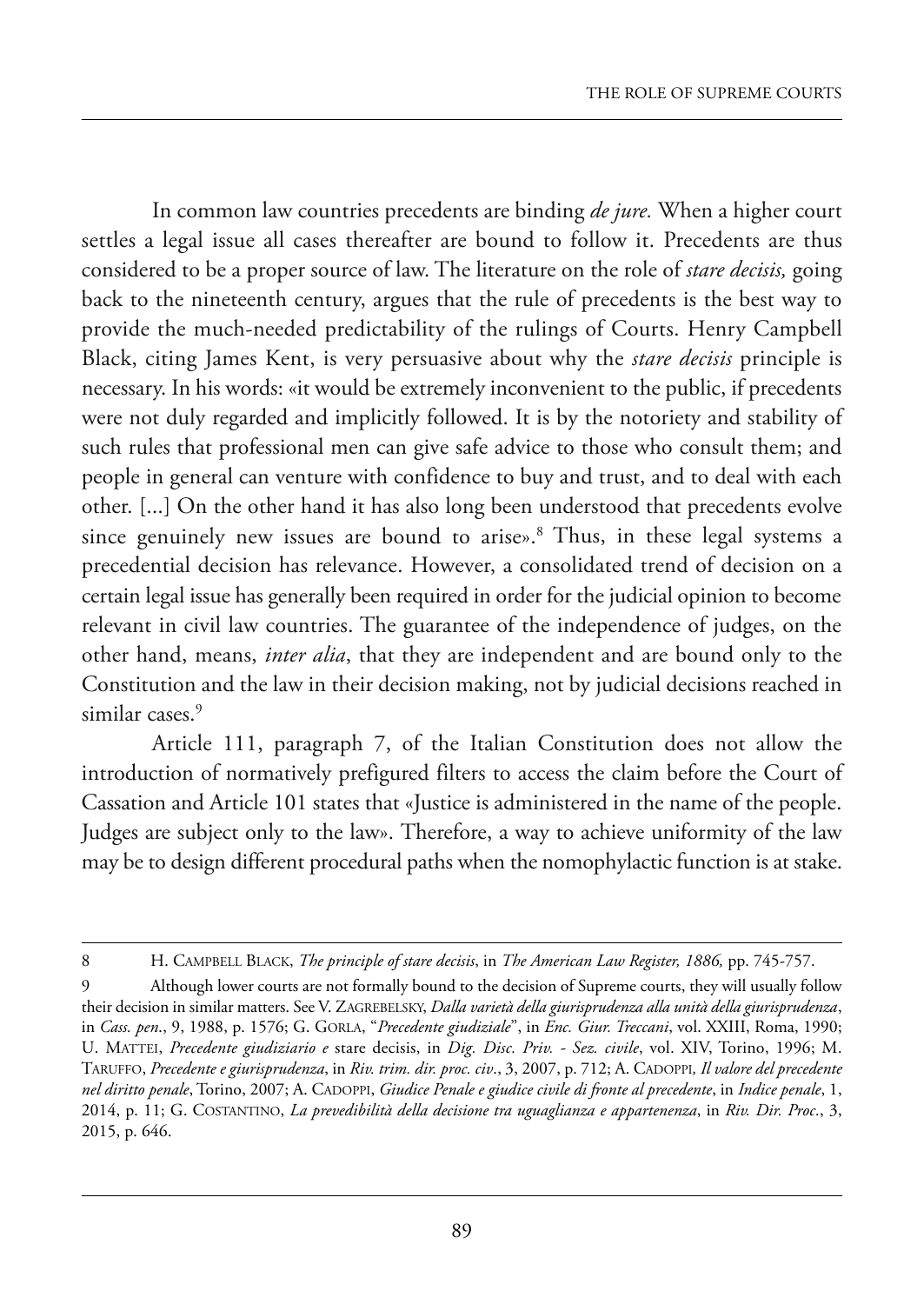In contemporary literature many distinguished jurists<sup>10</sup> have asked a question that still echoes strongly: what is the role of the supreme courts? This is of course a rhetorical question, but one which sheds light on the critical nature of the current situation. however, the answer to a question that tries to penetrate to the very heart of the civil law system is necessarily complex. Courts of last resort are designed to address different needs, they are an "ambiguous" summit, as Michele Taruffo<sup>11</sup> wrote, since they must ultimately ensure the justice of a concrete case, an individual case, but at the same time they must articulate unequivocal and authoritative guidelines. The judges' gaze brings to mind the image of the two-faced Janus. On the one hand, they must have the ability, looking to the future, to create precedents and to dictate the jurisprudential solutions destined to operate in a multiplicity of future cases. On the other hand, since it is customary to distinguish between *ius litigatoris* and *ius costitutionis*, the Supreme court must address the individual case in order to be able to abstract the principle of law, in a continuous dialogue between present and future.

the judges themselves seem to believe that a new principle of *stare decisis* should be introduced in civil law systems as the certainty of the law, the equality of everyone before the law and the legitimate expectation in jurisprudence cannot be guaranteed by a plethora of decisions coming from a large number of Colleges, among which it is difficult to attempt perfect coordination.

In the words of Benjamin Cardozo: "it is when the colours do not match, when the references in the index fail, when there is no decisive precedent, that the serious business of the judge begins. He must then fashion law for the litigants before him. In fashioning it for them he will be fashioning it for others".12

- 11 m. taruffo, *La giurisprudenza tra casistica e uniformità*, in *Riv. trim. dir. proc. civ*., 1, 2014, p. 35.
- 12 B.N. CARDOZO, *The Nature of the Judicial Process*, New Haven: Yale University Press 1921, pp. 20-21.

<sup>10</sup> for an overview on the role of precedents in italy and other countries see l. passanante, *Il precedente im*possibile, Torino, 2018.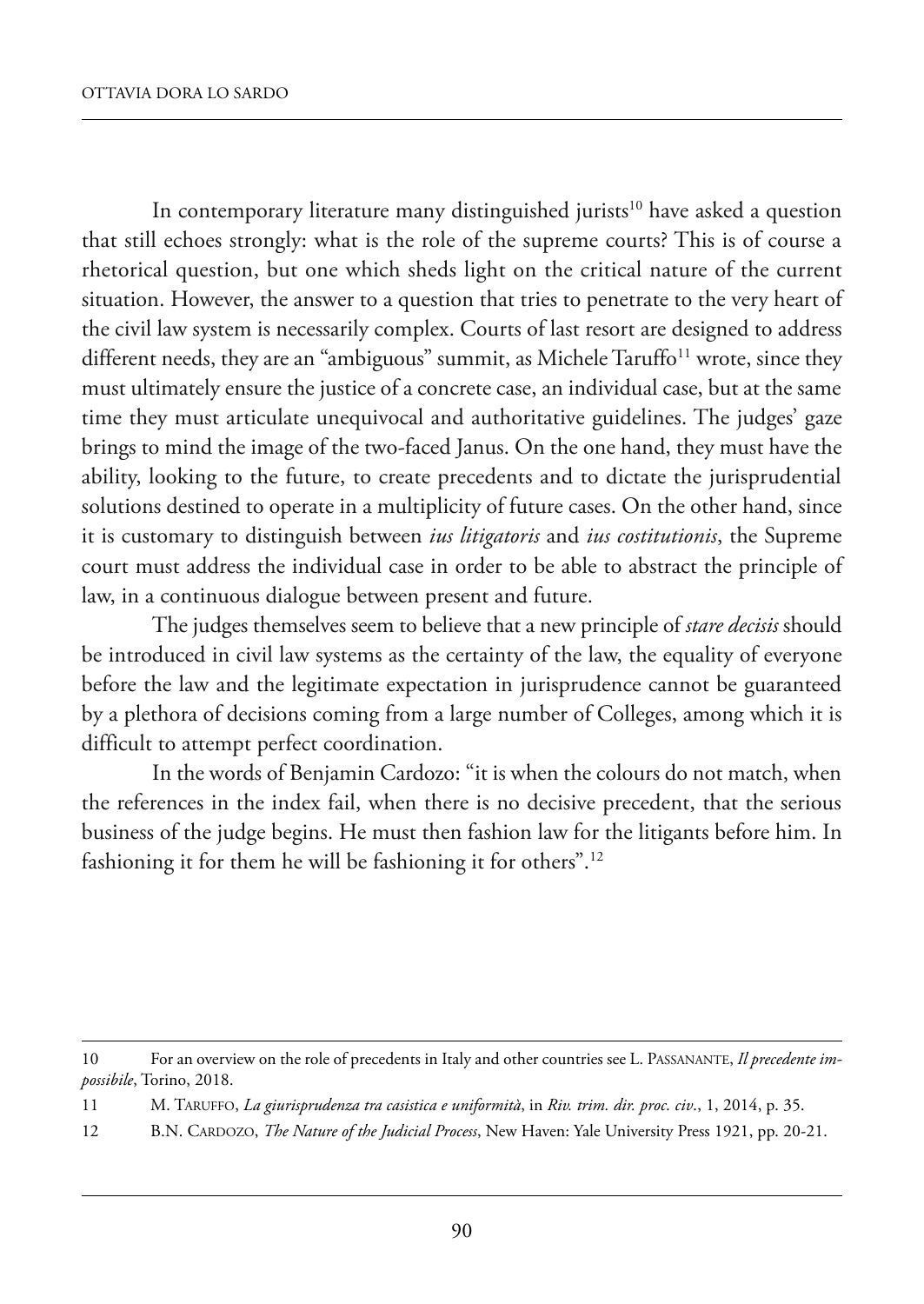## *4. Different approaches to providing judicial uniformity*

While civil law supreme courts hear up to 90%<sup>13</sup> of the petitions for review, common law supreme courts hear as little as 1% of the same type of cases.

In the first approach, particularly in the so-called cassation model, $^{14}$  the procedural regulation should ensure that each litigant has a high probability of a supreme court revision. in the common law approach the access tends to be restricted thanks to the presence of limitation, such as the discretional *certiorari* or the permission to appeal.<sup>15</sup>

In civil law systems, even though traditionally there is no formula as to how to identify the moment in which a case law can be considered settled, numerous courts of last instance now have the power to select certain cases with the primary intention of setting rules that should be applicable for the future.

Even though access to supreme courts is framed differently across Europe, due to differences in legal traditions and the organisation of judiciaries, formal and semiformal mechanisms are being enforced to achieve consistent case law.

Four formal mechanisms can be found in most European civil law supreme court regulations to implement their nomophylactic powers:

1. Deciding an individual litigant's appeal on a point of law. It is in this field *par excellence* that courts are able to perform their unifying and often innovative action as regards the construction of the rule of law, whether substantive, procedural, or part of old or new legislation. it is essentially in this area that the case-law of the Court of Cassation is developed;

<sup>13</sup> P. BRAVO-HURTADO-A. BUSTOS, *Explaining Difference in the Quantity of Supreme Court Revisions: A Model for Judicial Uniformity*, 2016, at [<https://ssrn.com/abstract=2886390>](https://ssrn.com/abstract=2886390).

<sup>14</sup> for a subdivision of supreme courts see m. BoBek, *Quantity or quality? Reassessing the role of supreme jurisdictions in central Europe*, in *The American Journal of Comparative Law*, 1, 2009, p. 33.

<sup>15</sup> Once a relatively passive institution which heard all appeals that Congress authorized, now the American supreme Court is a virtually autonomous decision-maker with respect to the nature and extent of its own workload. No longer is it true, as Chief Justice Marshall declared in a bygone era, that the Court has «no more right to decline the exercise of jurisdiction which is given than to usurp that which is not given», or that the Court «must take jurisdiction if it should». M.M. CORDRAY-R. CORDRAY, *The philosophy of certiorari: Jurisprudential considerations in Supreme Court case selection*, in *Wash. ULQ*, 82, 2004, p. 389.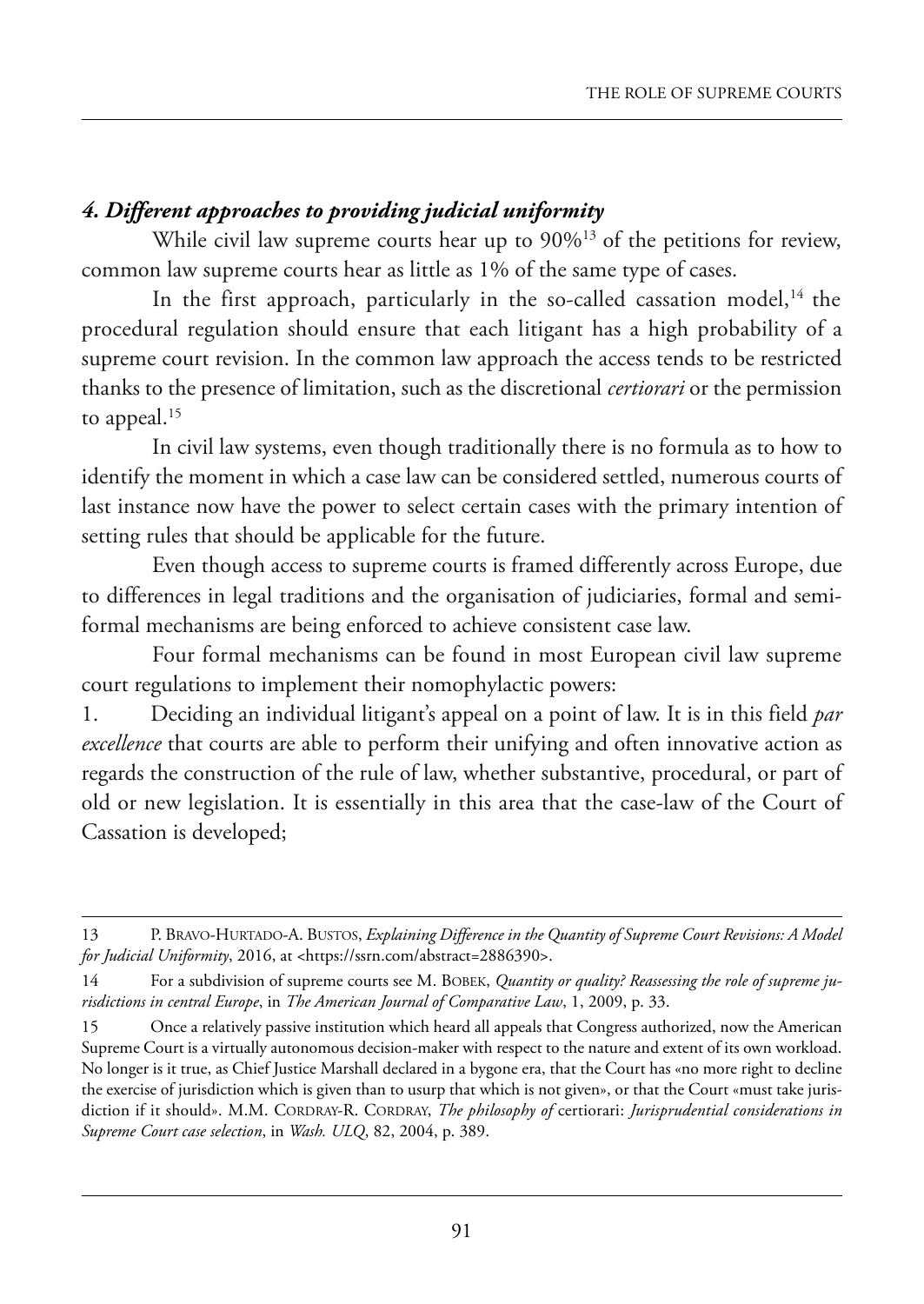2. Special appeals brought by a public prosecutor, or another public body, with the aim of ensuring the uniform application of the law – these usually result in a declaratory judgement thus not regarding the litigants;

3. interpretational statements, also known as uniformity decisions or legal decisions, that do not stem from any real trial. These statements do not have any direct impact on individual cases since they are decided *in abstracto*, <sup>16</sup> thanks to the court's, the minister's or other similar authorities' proposal;

4. preliminary rulings adopted in pending cases on specific issues, usually upon the request of lower courts, such as jurisdictional questions.<sup>17</sup>

semi-formal mechanisms, on the other hand, can include regularly scheduled meetings of judges within a court, or with judges of different courts of the same level or with judges of a hierarchically senior court. Such meetings can have either a purely informal character or, by issuing certain guidelines, they might become "institutionalized". Judicial networks have a very important role as they have the potential of consolidating the uniformity of the law and developing judicial communities such as the European one.<sup>18</sup>

<sup>16</sup> These statements are largely found in post-Communist judicial systems, such as Czech Republic or Hungary. In the CCJE's view – as stated in Opinion N. 20 (2017) – the uniformity of the case law and the development of law should be achieved through a proper filtering system of appeals. These, in the Court's opinion, should be preferred over making law *in abstracto* in the form of binding interpretative statements or general opinions, adopted in plenary sessions of a supreme court. such instruments (unlike the instrument of preliminary rulings) are, in fact, adopted irrespective of any real-life or pending cases and without the parties and their lawyers being able to argue their positions. while admitting that such instruments can have a positive impact on the uniformity of case law and legal certainty, the CCJE is of the opinion that they raise concerns from the viewpoint of the proper role of judiciary in the system of separation of state powers. however, some authors don't agree with this assessment such as Z. kÜhn, *The authoritarian legal culture at work: the passivity of parties and the interpretational statements of supreme courts*, in *Croatian yearbook of European law & policy*, 2, 2006, p. 19.

<sup>17</sup> Article 41 of the Italian Civil Procedural regulates conflicts of jurisdiction, stating that litigants can resort to the *Corte di cassazione* to establish the rightful judge.

<sup>18</sup> s. BenVenuti, *National Supreme Courts and the EU Legal Order: Building a European Judicial Community through Networking*, in *Perspectives on Federalism*, 1, 2014, p. 1.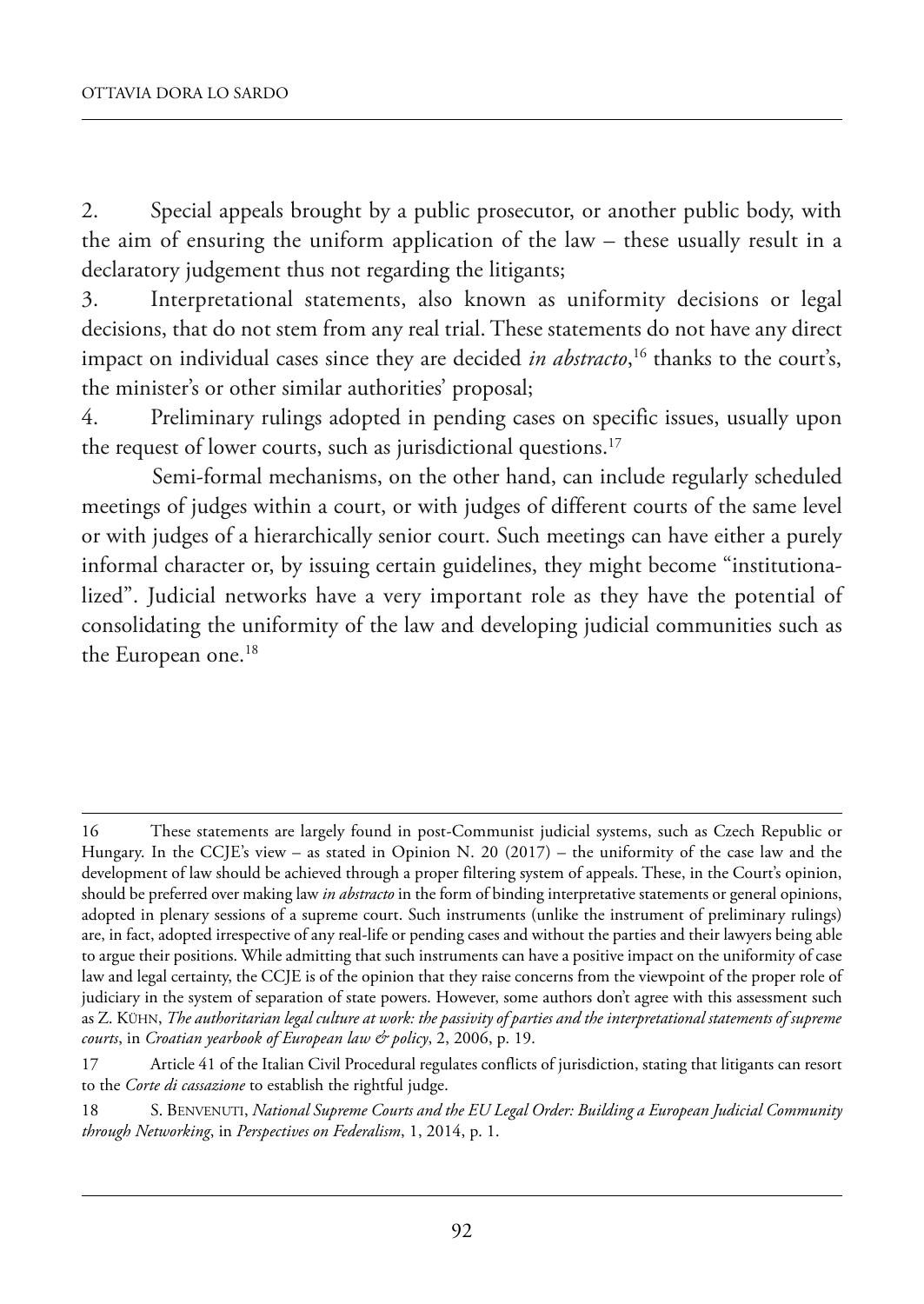## *5. Approaching uniform application of the law in civil law tradition in Europe*

The European Community, now the European Union, was born under the banner of mutual interaction. it resulted in new dialogue between common and civil law systems, causing one to learn norms and principles from the other. The process of integration that was set in motion is today inevitable.

The prospect of the nomophylactic function is, in fact, permeated by international law stemming from the Court of Justice and the ECHR. As Roberto Conti states "the changing of the coordinates represented by the advent of supranational law – Euro-EU law, ECHR, international treaties – clearly indicates the change of perspective of the nomophylactic function, and ultimately the genetic mutation of the Court of Cassation, now "legally obliged" to guarantee, also, the uniform interpretation of the law as reinterpreted in the light of a supranational system."<sup>19</sup>

for this reason, it important to compare and study different approaches to the uniform application of the law throughout Europe.

#### *5.1 France*

In the other civil law countries closest to our legal tradition the problem of the excessive workload of the courts of last resort, contrary to what has happened in Italy, has long been addressed.

from a historical point of view, we should recall that access to the french *Cour de Cassation* was subordinate, until 1947, to the screening of a special "filter section."20 *La Chambre des requêtes* examined all appeals for the immediate purpose of rebutting those deemed inadmissible or unfounded. following a long debate on the usefulness of the preliminary examination of appeals, the *Chambre* became an ordinary civil Chamber. The opinion of those who thought it increased costs and elongated the trial  $-$  while

<sup>19</sup> r. Conti, *Il rinvio pregiudiziale alla Corte UE: risorsa, problema e principio fondamentale di cooperazione al servizio di una nomofilachia europea*, *Report on'Le questioni ancora aperte nei rapporti tra le Corti Supreme Nazionali e le Corti di Strasburgo e di Lussemburgo – 23 e 29 ottobre 2014 –*, at [<http://www.cortedicassazione.it/cassazione](http://www.cortedicassazione.it/cassazione-resources/resources/cms/documents/23_ottobre_relazione_Conti.pdf)[resources/resources/cms/documents/23\\_ottobre\\_relazione\\_Conti.pdf>](http://www.cortedicassazione.it/cassazione-resources/resources/cms/documents/23_ottobre_relazione_Conti.pdf).

<sup>20</sup> As per Article 606 lett. b) of the Italian Penal Procedural Code or Article 360 n. 3) of the Civil Procedural Code.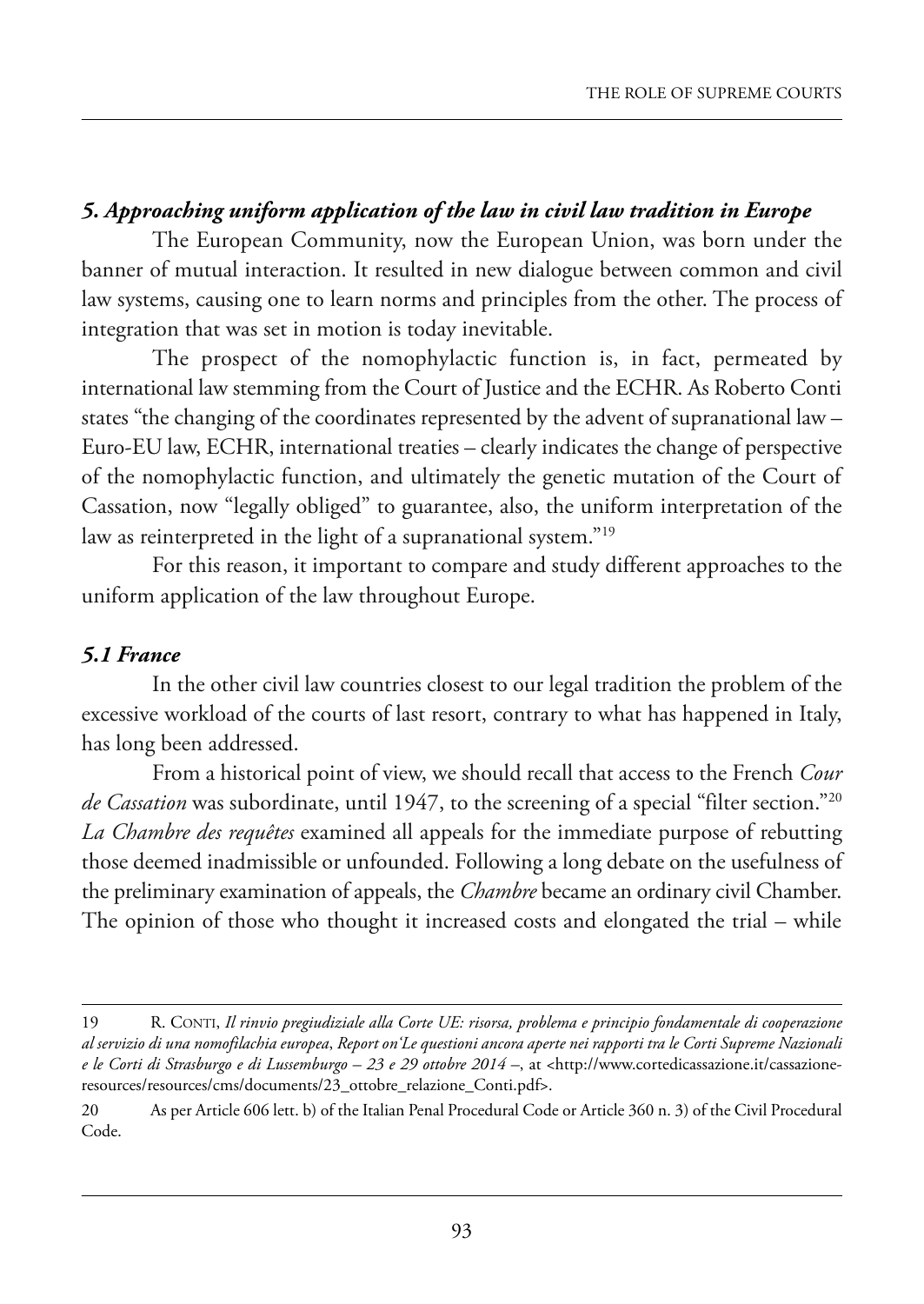acknowledging the merit of an obligatory passage that eliminated claims that would certainly be unsuccessful – prevailed.

the legal issue was, *de facto*, subjected to a double, and almost identical, scrutiny. $21$ 

Due to the increase in the number of pending charges before the *Cour*, the idea of selecting appeals resurfaced. in 1979, therefore, new internal organs were introduced in the *Cour*, called *formations restreintes*, modeled on the *Chambre des requêtes*. These filter mechanisms were then perfected, thanks to two legislative acts, the 1981 Reform and the 25 June 2001 law.

Initially, each civil section of the Court was equipped with these organs. They had the exclusive function of examining, in advance, all appeals, in order to discard, following a simplified and non-contradictory procedure, those deemed irrelevant and *prima facie* inadmissible.

This deflationary instrument soon proved to be difficult to implement, neither it did not respond to the needs that had emerged. Instead of decreasing the workload of the *Cour de Cassation*, the *formations restreintes* increased the duration of trials, due first and foremost to the double examination to which appeals were subjected. Strong criticisms were also addressed to the lack of the right to be heard in court and the difficulty of identifying the real selection criteria, beyond the general ones found in the specific law. The greatest doubts, however, were sparked by the choice to make the *formations restreintes* simple «chambre(s) de rebuts». These, having only the power of rebuttal, had no power to analyze the legal issues, therefore, or to examine them in depth.

In response to these criticisms, Law of 6 August 1981 was enacted.

article 131-6, paragraph 2 of the *Code de l'Organisation Judiciaire* eliminated the *formation restreinte* within each *Chambre*. they could be *ad hoc* instated when the president of the section or the first president considered an appeal manifestly inadmissible or unfounded, or, again, when the question raised seemed of easy solution given the constant orientation of the *Cour de cassation* in the matter.<sup>22</sup>

<sup>21</sup> e. silVestri, *L'accesso alle corti di ultima istanza: rilievi comparatistici*, in *Foro it*., iV, 1986, col. 289.

<sup>22</sup> Report n. 316 of the French Senate at [<https://www.senat.fr/rap/1980-1981/i1980\\_1981\\_0316.pdf>](https://www.senat.fr/rap/1980-1981/i1980_1981_0316.pdf): «qu'il appartiendra au premier président ou au président de la chambre concernée de renvoyer l'affaire devant une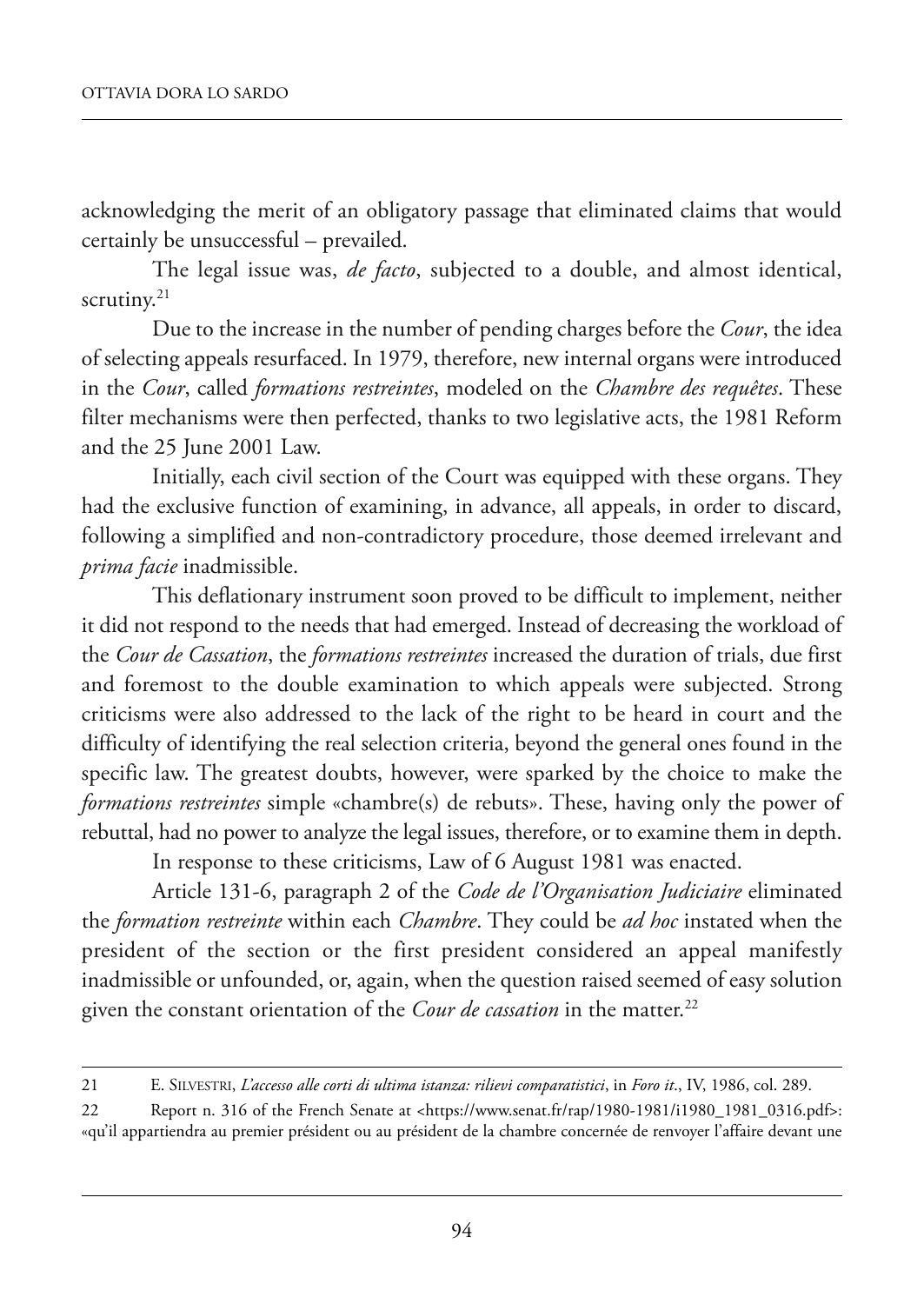thus, a double track was created. on the one hand, the *formation*s *restreintes* continued to perform their function as "filter," rejecting appeals. On the other, an ordinary procedure was opened, in which parties had a right to a fair trial, so as to decide on the merit of the appeal. for less complex cases, those not raising particular legal issues, a "preferential" path was implemented.

The 1981 Reform gave positive results overall, lightening the Court's workload. This was achieved by reserving the decision of the most complex cases, or those of particular relevance, to sections in their ordinary composition. The majority of cases, the so-called routine cases, were, however, referred to the *formations restreintes*.

Since the 15<sup>th</sup> of June 2001, the *Cour of Cassation* has adopted a simplified procedure which allows it to declare appeals unacceptable, without giving any reasons, when these seem *prima facie* inadmissible or not based on any serious legal question. The adversary is granted through the particular requirement that parties produce their memoirs. The *rapporteur* will then draw up a single document containing the report and the refusal opinion that will be communicated to the parties. An only deed-based procedure has thus been implemented.23

article 5 of the Civil Code prohibits judges from issuing *arrêts de règlement*.

It reads as follows: «il est défendu aux juges de prononcer par voie de disposition générale et réglementaire sur les causes qui leur sont soumise». however, using case law  $-\text{e}$ jurisprudence» – to fill gaps in legislation is common practice in France. A wellknown manual of law defines it as a «set of judicial decisions from which it is possible to extract general rules that allow the solution of similar disputes in the future to be foreseen. Each sentence has a limited scope in the specific case, but the repetition of similar decisions leads to the conclusion that the courts recognize the validity of the rule and that they will observe it in the future. it therefore becomes necessary to consider this rule when addressing legal issues».<sup>24</sup> It often happens that important norms and institutions stemming from the courts' decisions were, subsequently, issued by the

formation restreinte lorsque la solution du pourvoi lui paraît s'imposer».

<sup>23</sup> *Le Corti Supreme in Europa: le regole per l'accesso, Ufficio del Massimario*, [<http://www.cortedicassazione.it/](http://www.cortedicassazione.it/cassazione-resources/resources/cms/documents/relazione_Corti_supreme_08.pdf) cassazione-resources/resources/cms/documents/Relazione\_Corti\_Supreme\_08.pdf>.

<sup>24</sup> m. planiol, *Traité Elémentaire de Droit Civil*, pichon, 1908.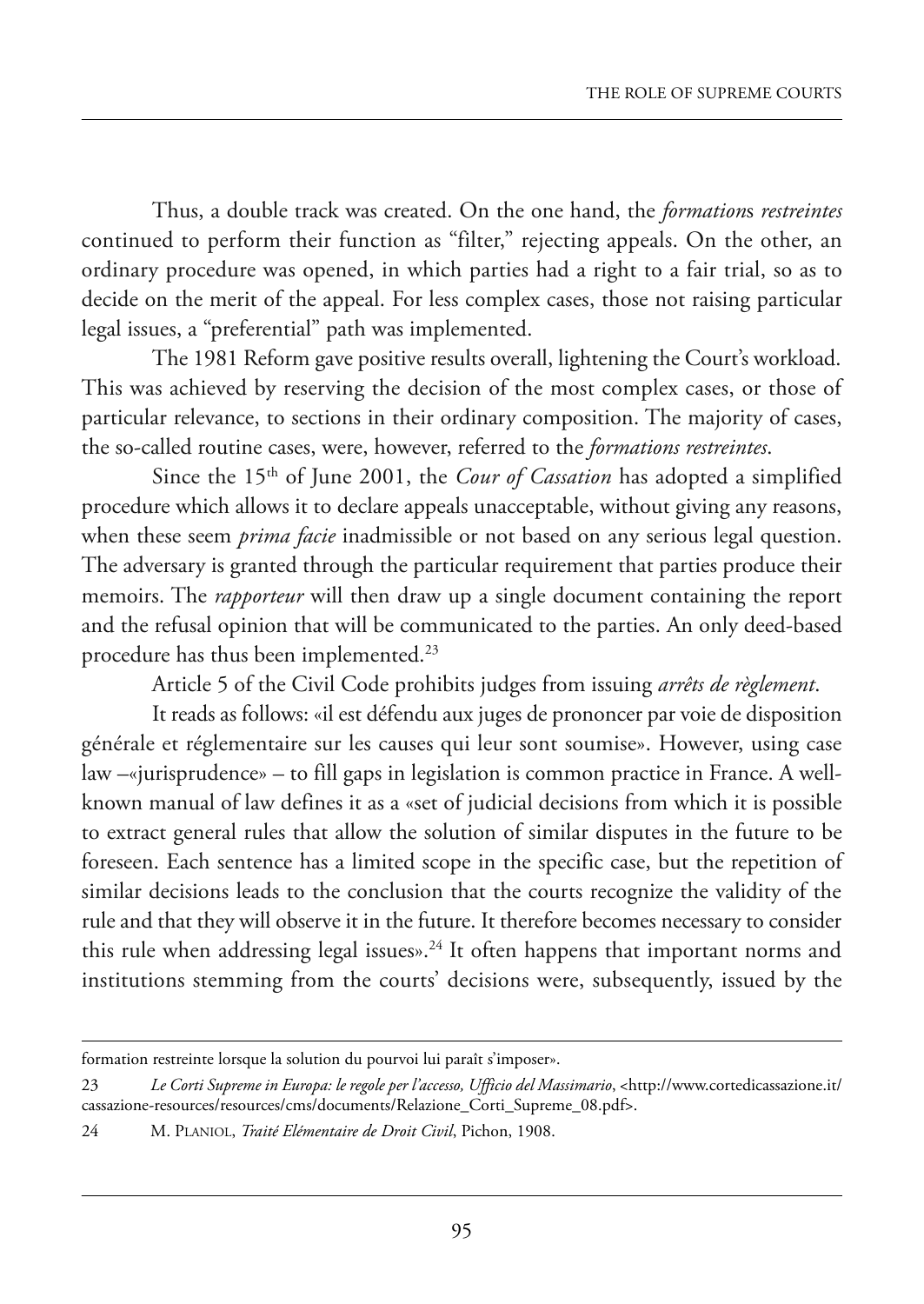legislator. For example, administrative law is largely created by the *Conseil d'État*.

In France problems arise from the challenge of striking a balance between the principle of legitimate expectation and the principle of the uniform application of the law, and its polyform application.

Prospective overruling has therefore been implemented in France since 2004. This important mechanism came into being thanks to a sentence issued in July by the second *Chambre civil*, of the *Cour de cassation*. In line with the interpretation of Article 6, § 1 of the ECHR, the French Court stated in particular that: «que si c'est à tort que la cour d'appel a décidé que le demandeur n'avait pas à réitérer trimestriellement son intention de poursuivre l'action engagée, la censure de sa décision n'est pas encourue de ce chef, dès lors que l'application immédiate de cette règle de prescription dans l'instance en cours aboutirait à priver la victime d'un procès équitable, au sens de l'article 6.1 de la Convention européenne de sauvegarde des droits de l'homme et des libertés fondamentales»*.* 25

Case law and legal opinions<sup>26</sup> often recall Art. 2 of the *Code civil*<sup>27</sup> on the application of law in time, that also addresses the problem of the non-retroactive nature of legislative acts, when discussing the possible application of the prospective overruling in France.

It is believed that, in order to circumscribe the application of prospective overruling, it would be preferable to give the power of implementing it exclusively to the Court of Cassation, preferably *en banc*, never to the courts of merit.

### *5.2. Spain*

In Spain, since 1881 – the year in which the Law on civil proceedings and the respective code was adopted with a Royal Decree of 3 February – the right to appeal to the Court of last instance presented no restrictions.

<sup>25</sup> Cour de Cassation, Chambre civile 2, du 8 juillet 2004, bulletin 01-10.426, at [<https://www.legifrance.](https://www.legifrance.gouv.fr/affichJuriJudi.do?idtexte=JuriteXt000007048778) [gouv.fr/affichJuriJudi.do?idTexte=JURITEXT000007048778>](https://www.legifrance.gouv.fr/affichJuriJudi.do?idtexte=JuriteXt000007048778).

<sup>26</sup> P. MORVAN, *Le sacre du revirement prospectif sur l'autel de l'équitable*, Recueille Dalloz, 2007.

<sup>27 «</sup>La loi ne dispose que pour l'avenir elle n'a point d'effet rétroactif», literally translated and introduced in the Italian Civil Code at Art. 11 of the preliminary norms.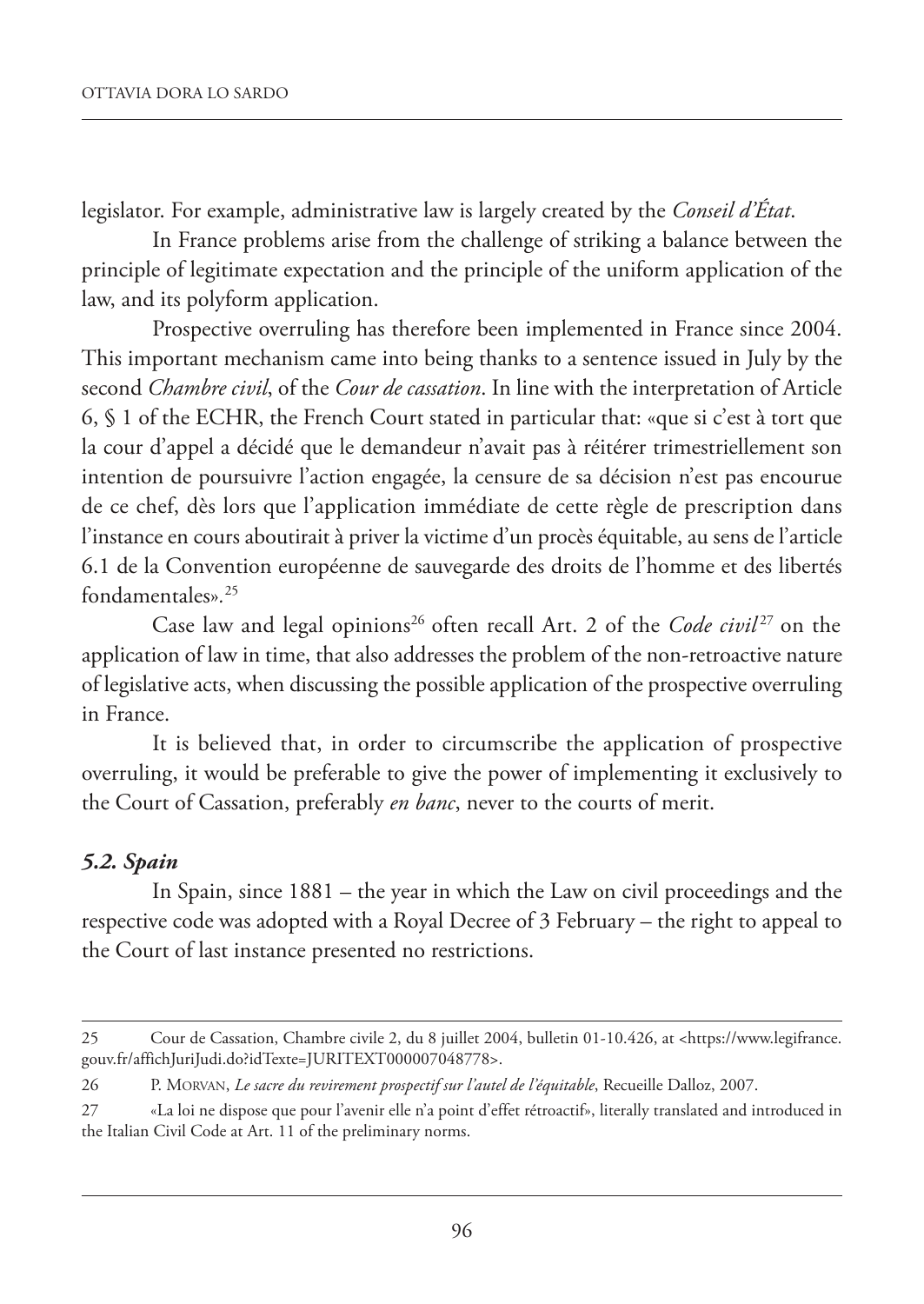however, as in many other countries, this led to an abuse of power by the parties in order to delay the natural course of decisions and thus it created a severe burden of work for the Supreme Court and a significant increase in the length of trials.<sup>28</sup> And as the legal adage states "justice delayed is justice denied".

The intention of the Spanish Parliament in 2000 to reduce the time necessary to deliver justice through filter mechanisms is apparent in the new cassation procedures.

in order to deal with the incessant growth of pending appeals *Ley* 1 of 7 January 2000 (*Enjuiciamiento Civil*) reformed the process of appeal to the Supreme Court.

first of all, to strengthen the *funcion nomofilactica*, the provisional regime of cassation in the new Civil Procedure Law features two types of appeal: "cassation" and "the extraordinary appeal for procedural infringement".

With regard to the effects of an appeal to the Supreme Court, the system introduced in spain in 185529 remains in place, with an *iudicium rescindens* and *iudicium rescissorum* when deemed fit.

what is thought to be really innovative, on the other hand, is the selection of cases where access to cassation is granted. The Superior Regional Court of Justice can review all proceedings for the protection of fundamental rights, those with a considerably high *summa gravaminis*<sup>30</sup> and any case featuring cassational interest.<sup>31</sup>

<sup>28</sup> for and in-depth analysis of the spanish higher Court see a. BriGuGlio, *Storia e riforma della Cassazione civile Spagnola*, in *Riv. trim. dir. proc. civ*., 1, 1991, p. 117.

<sup>29</sup> m. de Benito, *Civil cassation in Spain: past, present, and future*, Cham, 2017.

<sup>30</sup> the law states that in order to access the cassation judgment certain prerequisites, that have become increasingly stringent over time, must exist. The value of the lawsuit, for example, must be higher than 600,000 euros (this value increased with the 2011 reform, a minimum of 150,000 euros was previously envisaged).

<sup>31</sup> Art. 477 Codigo de Enjuiciamiento Civil: «Motivo del recurso de casación y resoluciones recurribles en casación. 1. el recurso de casación habra de fundarse, como motivo ùnico, en la infracción de normas aplicables para resolver las cuestiones objeto del proceso.

<sup>2.</sup> serán recurribles en casación las sentencias dictadas en segunda instancia por las audiencias provinciales, en los siguientes casos:

<sup>1°.</sup> Cuando se dictaran para la tutela judicial civil de derechos fundamentales, excepto los que reconoce el artículo 24 de la Constitución.

<sup>2°.</sup> siempre que la cuantía del proceso excediere de 600.000 euros.

<sup>3°.</sup> Cuando la cuantía del proceso no excediere de 600.000 euros o este se haya tramitado por razón de la materia, siempre que, en ambos casos, la resolución del recurso presente interés casacional.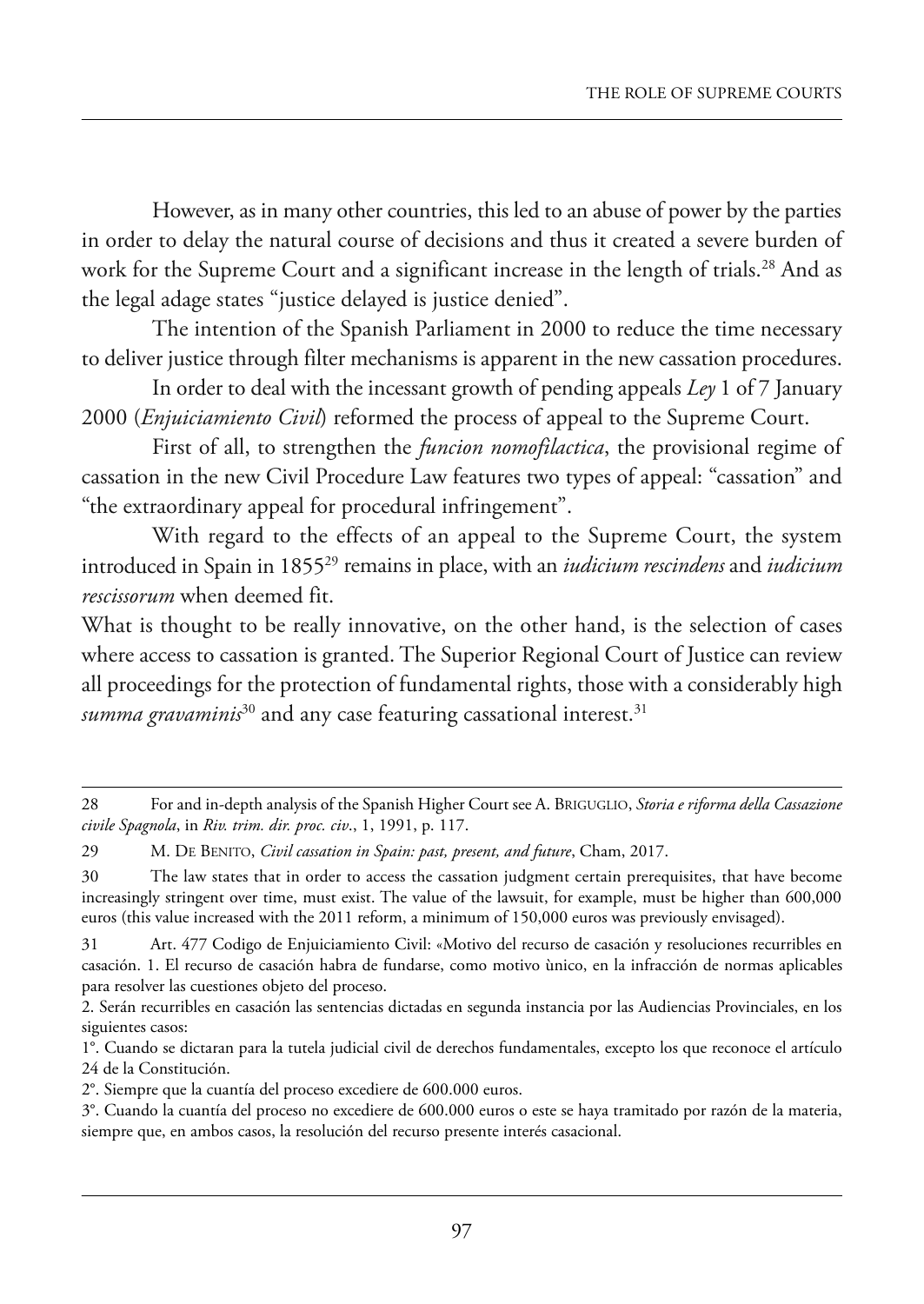*Interés casacional* occurs when (i) the lower court has diverged from a consolidated orientation of the Cassation, (ii) when the jurisprudence of the *Audiencias Provinciales* is contradictory or, finally, (iii) when a provision of substantive law has recently been applied. An appeal shall be deemed of cassational interest «when the judgment *a quo* contradicts the Supreme Court's case law or decides on points and issues about which contradictory case law from the Provincial Courts exists, or where it applies rules that have been in force for less than five years, as long as, in the latter case, no case law from the Supreme Court exists concerning previous rules of identical or similar content».

The balance between private and public interest seems to have thus reached an acceptable status. On the one hand, the *ius constitutionis*, the public interest in the uniformity of law, has increasingly become central, and a low or undetermined economic value is no longer incompatible with it. On the other hand, the *ius litigatoris*, the private interest, is fully recognised in cases of fundamental rights and those that are economically relevant.

Cassation *sentencias* for *errores in procedendo* are also issued in the interest of the law following an *infracción de ley procesual*. In such cases the *sentencia* will set the doctrine. The new jurisprudence will not produce any effects on the parties. It is only intended to maintain the unity of jurisprudence.

These fundamental decisions will then be published in the official State Bulletin. after their publication, the doctrine will "complete the legal system", obliging all judges and courts of the civil branch, excluding the Supreme Court, to follow it.

the preparatory work relating to the law (*Exposición de motivos*) is also particularly significant for understanding the *ratio* that moved the legislator to adopt

<sup>3.</sup> se considerará que un recurso presenta interés casacional cuando la sentencia recurrida se oponga a doctrina jurisprudencial del tribunal supremo o resuelva puntos y cuestiones sobre los que exista jurisprudencia contradictoria de las Audiencias Provinciales o aplique normas que no lleven más de cinco años en vigor, siempre que, en este último caso, no existiese doctrina jurisprudencial del tribunal supremo relativa a normas anteriores de igual o similar contenido. Cuando se trate de recursos de casación de los que deba conocer un tribunal superior de Justicia, se entenderá que también existe interés casacional cuando la sentencia recurrida se oponga a doctrina jurisprudencial o no exista dicha doctrina del Tribunal Superior sobre normas de Derecho especial de la Comunidad Autónoma correspondiente».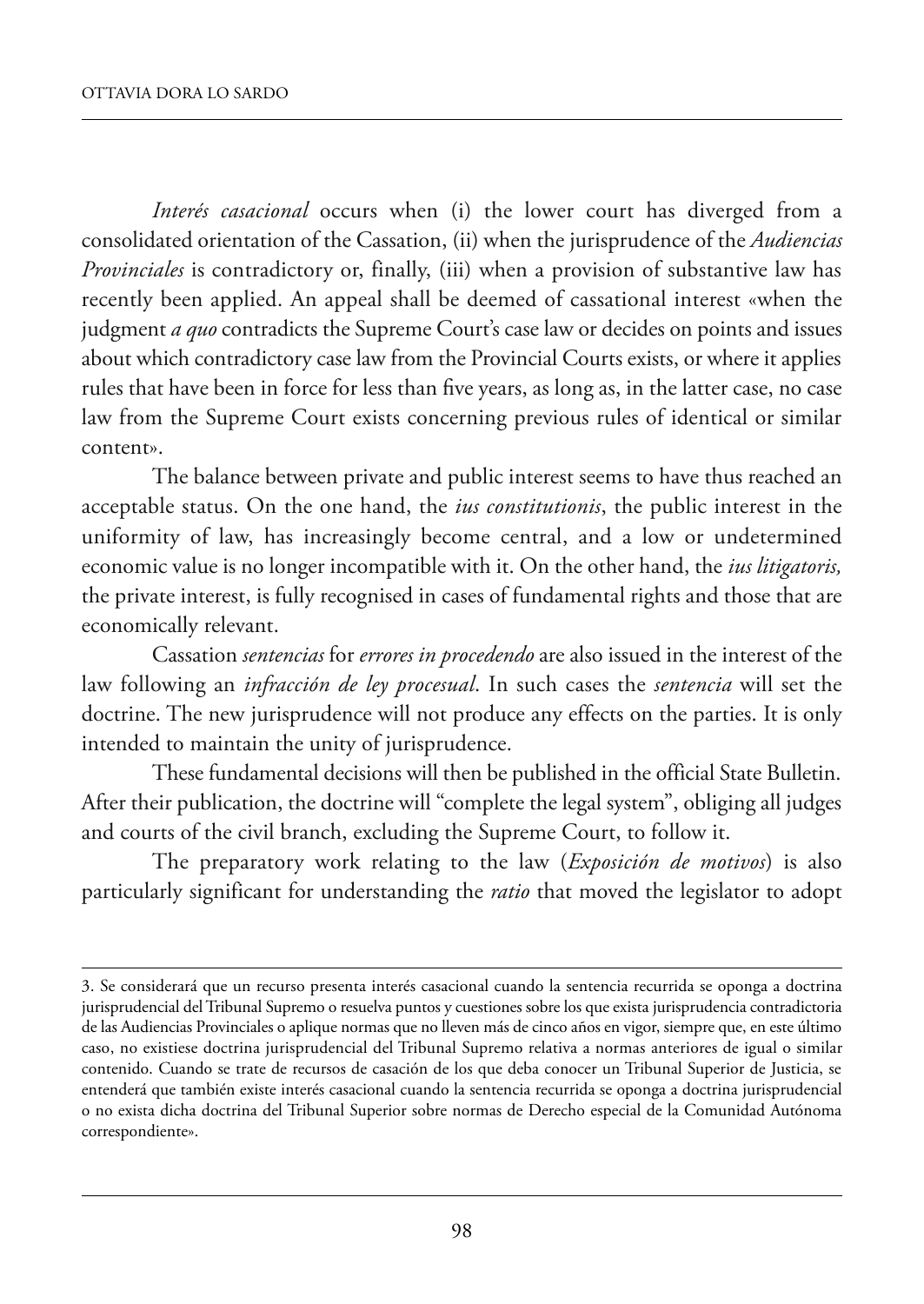the aforementioned Law 1 of 2000.

In § XIV we read that *en un Sistema juridico como el nuestro* in which precedent lacks binding force – that only the law and other sources of objective law have – it cannot, however, «lack and it must not lack a relevant interest to the singular efficacy of doctrine linked to precedents, that are not binding, but which have particular legal authority». The interest *casacional* is here explained as «the transcendent interest for the procedural parts that the resolution of an appeal can represent». The cassational interest is thus the main subject of this law and it is guaranteed «not only by means of the parameter of the high economic value, but with the requirement that the cases have been decided, on the one hand, violating the substantive law and, on the other hand, against the previous jurisprudential doctrine of the Supreme Court (or, if applicable, of the High Court of Justice)». It is also believed that there is an interest of cassation when the law of which the infringement is reported has not been applied for long enough to allow an authorized jurisprudential doctrine to have been formed on its application and interpretation.

«In this way, the necessity of an appeal is established with reasonable objectivity. This objectification of the interest of cassation, which provides greater legal certainty for the parties and their lawyers, seems preferable to the method of attributing to the court itself the choice of matters worthy of their attention». A more objective view on the nature of the cassational interest and thus of the uniformity of the law, as per the preparatory work, «eliminates the risk of mistrust and disagreement with court decisions».32

<sup>32</sup> [<https://www.boe.es/eli/es/l/2000/01/07/1/con>](https://www.boe.es/buscar/act.php?id=Boe-a-2000-323)

<sup>«</sup>En un sistema jurídico como el nuestro, en el que el precedente carece de fuerza vinculante – sólo atribuida a la ley y a las demás fuentes del Derecho objetivo –, no carece ni debe carecer de un relevante interés para todos la singularísima eficacia ejemplar de la doctrina ligada al precedente, no autoritario, pero sí dotado de singular autoridad iurídica.

De ahí que el interés casacional, es decir, el interés trascendente a las partes procesales que puede presentar la resolución de un recurso de casación, se objetive en esta Ley, no sólo mediante un parámetro de cuantía elevada, sino con la exigencia de que los asuntos sustanciados en razón de la materia aparezcan resueltos con infracción de la ley sustantiva, desde luego, pero, además, contra doctrina jurisprudencial del Tribunal Supremo (o en su caso, de los Tribunales Superiores de Justicia) o sobre asuntos o cuestiones en los que exista jurisprudencia contradictoria de las Audiencias Provinciales. Se considera, asimismo, que concurre interés casacional cuando las normas cuya infracción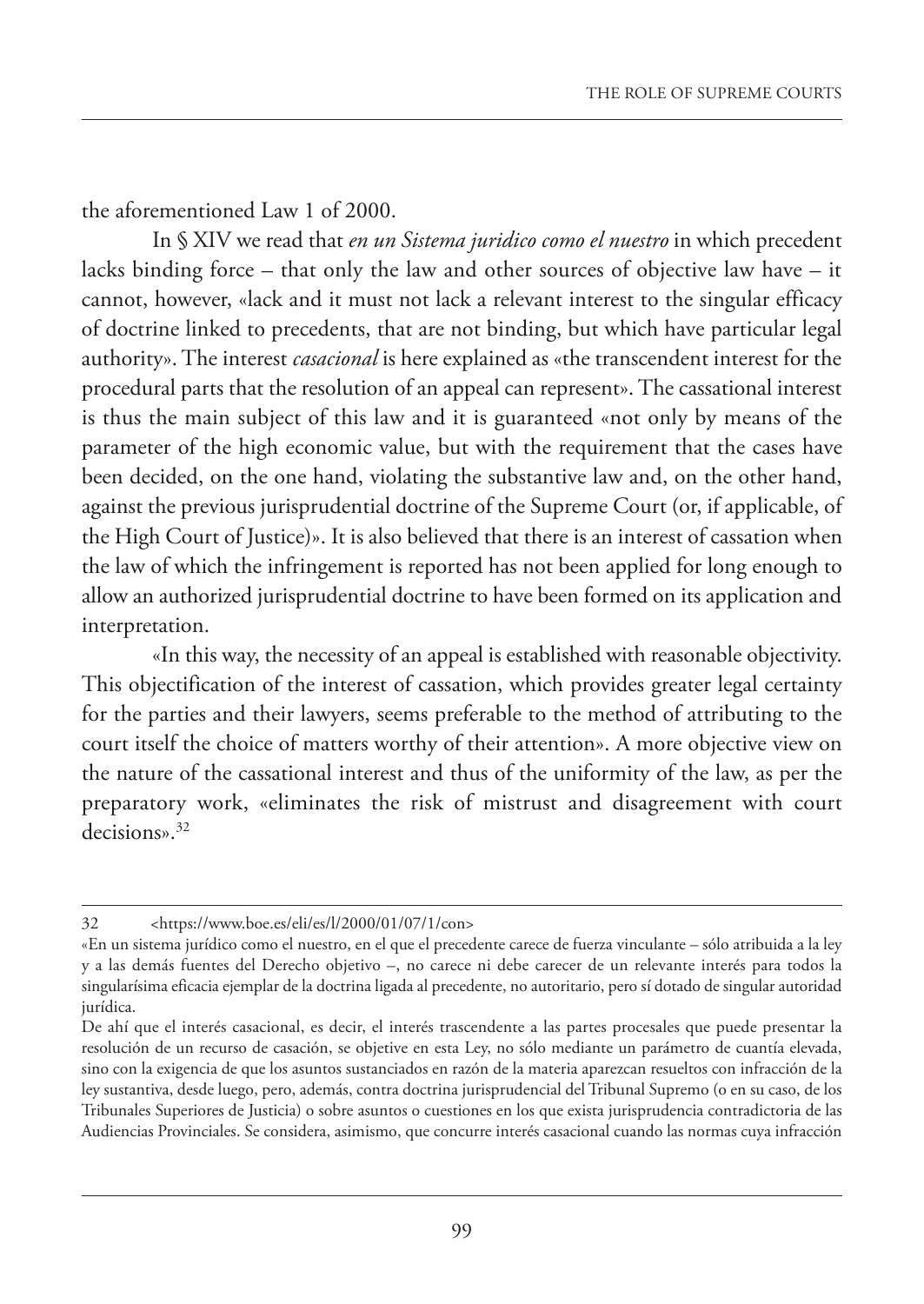#### *5.3 Germany*

Germany is one of the original countries of the "civil law system." The primary source of law is national legislation. As courts only deal with individual cases, such a binding effect should remain only *inter partes*. However, the decisions of the highest courts (*e.g.*, federal Courts or the federal Constitutional Court) have *de facto* a binding legal effect.

Germany has a particular judicial structure with five higher courts: the federal Court of Justice, *Bundesgerichtshof*, the federal administrative Court, *Bundesverwaltungsgericht*, the federal finance Court, *Bundesfinanzhof*, the federal labour Court, *Bundesarbeitsgericht*, and the Federal Social Court, *Bundessozialgericht*. The task of the federal Courts is primarily to ensure the uniform application of law, to clarify fundamental points of law and to develop the law.

although the binding effect of the judgments and rulings of the federal Courts are technically confined to the individual case, lower courts follow their interpretation of the law with few exceptions.

The far-reaching effect of rulings of the Federal Court of Justice can also be determined by the fact that, particularly in the field of civil law, legal practice is often guided by these rulings. Banks and insurance companies, as well as landlords and divorce lawyers, respond to a "ruling from Karlsruhe", as happens in Italy with the "Milanese rulings".

There are however special arrangements, in Germany, which aim to secure a uniform application of the law. A chamber common to the Federal Courts guarantees a uniform application of the law within the different Federal Courts (Article 95 of the *Grundgesetz*). This is the joint chamber of the Federal Courts («Gemeinsamer Senat der obersten Gerichtshöfe des Bundes»). if a chamber of one of the federal Courts plans to deviate from the current jurisprudence of a chamber of a different federal Court, it

se denuncie no lleven en vigor más tiempo del razonablemente previsible para que sobre su aplicación e interpretación haya podido formarse una autorizada doctrina jurisprudencial, con la excepción de que sí exista tal doctrina sobre normas anteriores de igual o similar contenido.

De este modo, se establece con razonable objetividad la necesidad del recurso. Esta objetivación del 'interés casacional', que aporta más seguridad jurídica a los justiciables y a sus abogados, parece preferible al método consistente en atribuir al propio tribunal casacional la elección de los asuntos merecedores de su atención, como desde algunas instancias se ha propugnado. entre otras cosas, la objetivación elimina los riesgos de desconfianza y desacuerdo con las decisiones del tribunal».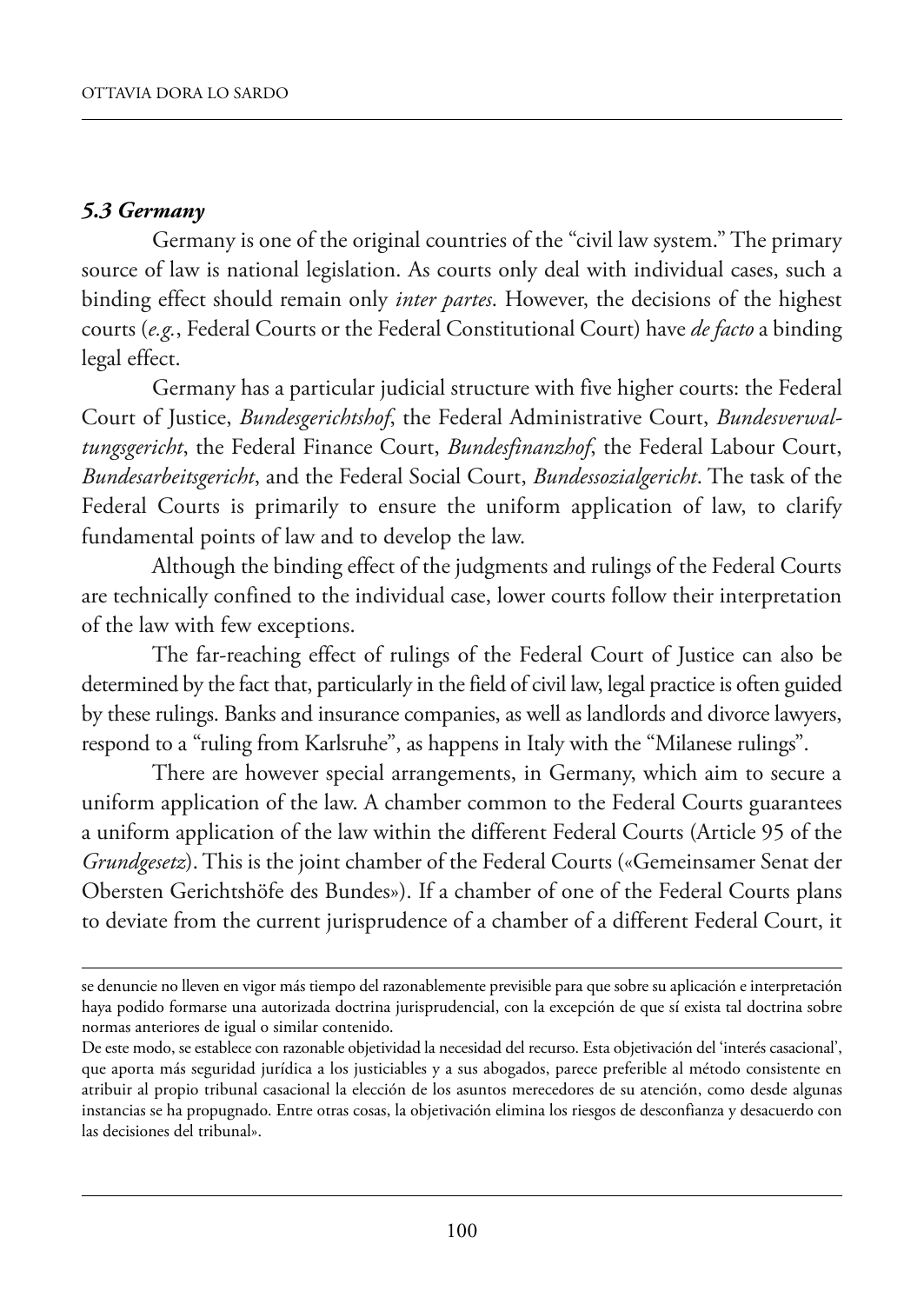has to submit the case to the joint chamber of the federal Courts.

In 2001 a substantial reform changed the admissibility of appeals. The *Zivilprozessreformgesetz,* implemented on the 1 January 2002, changed many of the articles that can be found in Book III of the Civil Procedural Code, the Zivilpro*zessordnung* (Zpo).33

In general, the reform in question has provided that access to the Supreme Court (*Bundesgerichtshof*, BGh) is limited to cases that present a matter of fundamental law issues (*grundsätzliche Bedeutung*), or offer the Court an opportunity to insure the uniformity of jurisprudence or the "improvement" of the law.<sup>34</sup> The reform has therefore changed the discipline of the judicial cassation by limiting the use of the appeal and introducing, among other things, a preliminary verification by the appeal judge.

In regard to the eligibility of each ruling when the appeal is granted by the referring court, the respective federal Court will not be able to refuse to examine the case, since in the words of Antonio Briguglio «what dominates the proceeding is the interest, even objective, in the proper functioning of the *Bundesgerichtshof* and in particular that the supreme body of the jurisdiction isn't unnecessarily engaged».<sup>35</sup>

The procedure in question, which takes place before the BGH, is known as *Revision*. it has as its subject the control of decisions taken in lower courts in terms of their compliance with the rule of law. the violation of a law (*Rechtsverletzung*) is therefore the necessary requirement to request the cassation of a provision.

A definition of this violation is established by § 546 ZPO according to which there is a violation of the law when a rule of law (*Rechtsnorm*) has not been applied or when it has not been correctly applied.<sup>36</sup>

<sup>33</sup> see the italian senate's website, *Le impugnazioni dinanzi al giudice civile in GERMANIA*, in ''legislatura 17<sup>a</sup> – Servizio studi – Dossier n. 171", at <https://www.senato.it/japp/bgt/showdoc/17/DOSSIER/803980/index. [html?stampa=si&part=dossier\\_dossier1-sezione\\_sezione11-h2\\_h23&parse=si&spart=si>](www.senato.it/japp/bgt/showdoc/17/dossier/803980/index.html?stampa=si&part=dossier_dossier1-sezione_sezione11-h2_h23&parse=si&spart=si).

<sup>34</sup> r. Caponi, *La riforma dei mezzi di impugnazione*, in *Riv. trim. dir. proc. civ*., 4, 2012, p. 1153.

<sup>35</sup> a. BriGuGlio, *Il controllo sull'ammissibilità della impugnazione nel processo civile spagnolo e in quello tedesco (Documentazione per la riforma della Cassazione Civile*), in *Giust. civ*., 2, 1982, p. 515.

<sup>36</sup> V. di CerBo, *Le Corti Supreme degli altri. Il procedimento civile dinanzi al* Bundesgergichtshof *(cenni)*, *Relazione 12 aprile 2012*, at <http://www.cortedicassazione.it/cassazione-resources/resources/cms/documents/ 20120412\_RelazioneCerbo.pdf>.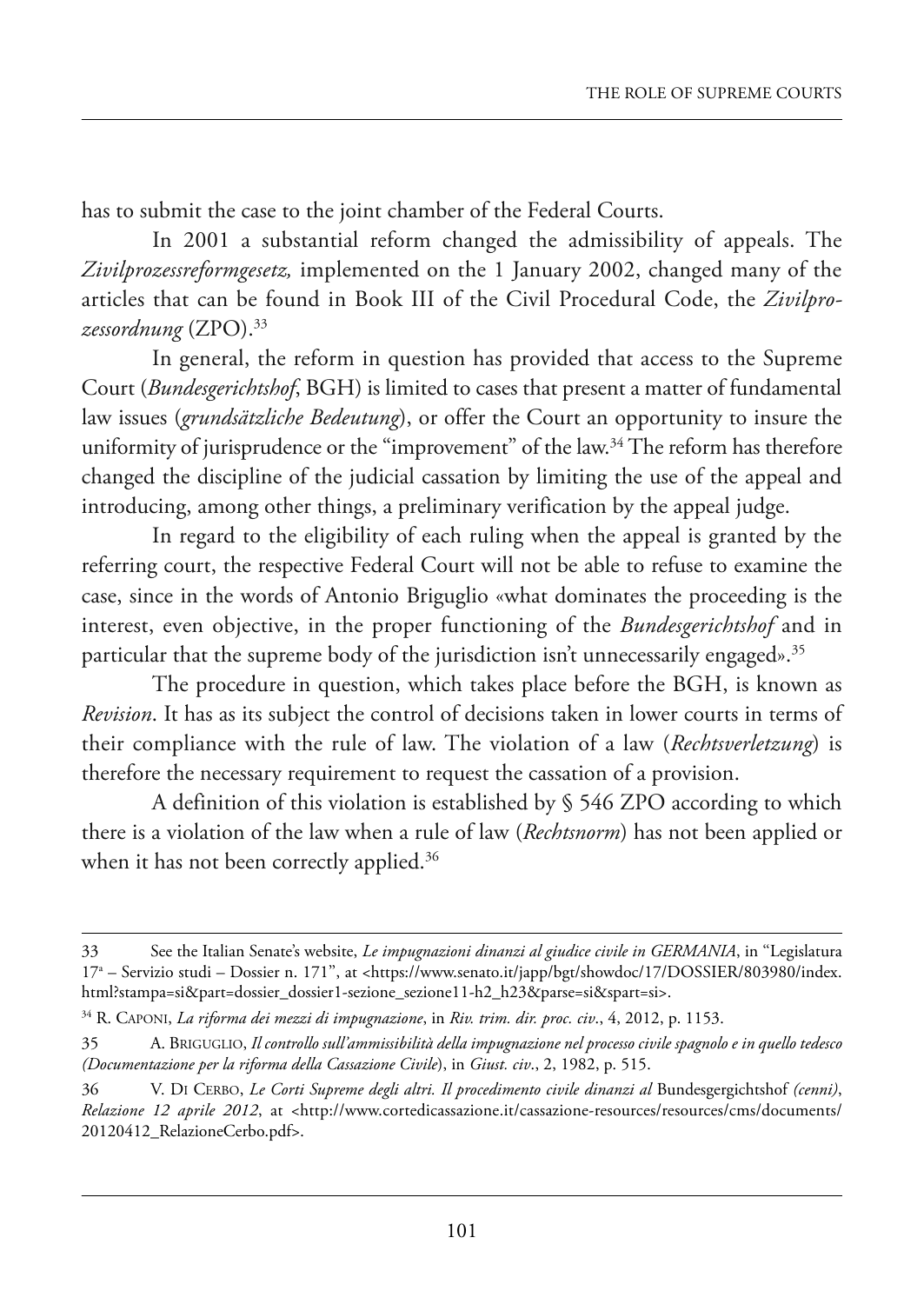The Revision is therefore admissible only in the light of the parameters in the second paragraph of the aforementioned § 543 ZPO, which states:

1. first, there must be a question of law (*Rechtssache*) of fundamental importance;

2. Secondly, the situation must be such that a decision by the BGH is necessary for the evolution of the law (*Fortbildung des Rechts*) or to guarantee the uniformity of the jurisprudence (*die Sicherung einer einheitlicher Rechtsprechung*).

The parameter in point 1 will subsist in those cases in which the question of law, on the one hand, must be clarified for the decision of the *sub iudice* case and, on the other, has a significant effect in an indeterminate number of future cases. The issue on which doubts arose must not have previously been clarified by the Supreme Court and must have a fundamental value for the uniform application of the law. Often, in fact, in the German system the so-called pilot cases are brought in front of the BGh.

In point 2 it is necessary to distinguish the first hypothesis from the second. The first implies that the decision of the BGH is essential to the evolution of the law. A concrete case could in fact constitute an opportunity to affirm a legal principle regarding the interpretation of laws or the integration of these rules (*Gesetze-slückenausfülen,* literally filling the gaps in the law). The second hypothesis exists in cases where the jurisprudence is divergent with respect to that of the Supreme Court. For example, when there is a recurring mistake in the interpretation of the law. it includes symptomatic errors in the application of the law (*Rechtsanwendungsfehler mit symptomatischer Bedeutung*) with a possible non-negligible impact on the interests of the community. for example, the incorrect application of the rules on the burden of proof can render an appeal for *revision* admissible if there are concrete indications that the wrong judgment could give rise to similar erroneous applications by the same judge or by other judges.

The assessment of the admissibility of each appeal thus has as a prerequisite the evaluation of public interest. The review is also considered admissible in the case of violation of procedural principles considered fundamental, such as the right to be heard (*das Recht auf rechtliches Gehör*), guaranteed by the Constitution, and finally the right to a fair and non-arbitrary process (the English due process).

The uniform application of law is also ensured on a horizontal level within the